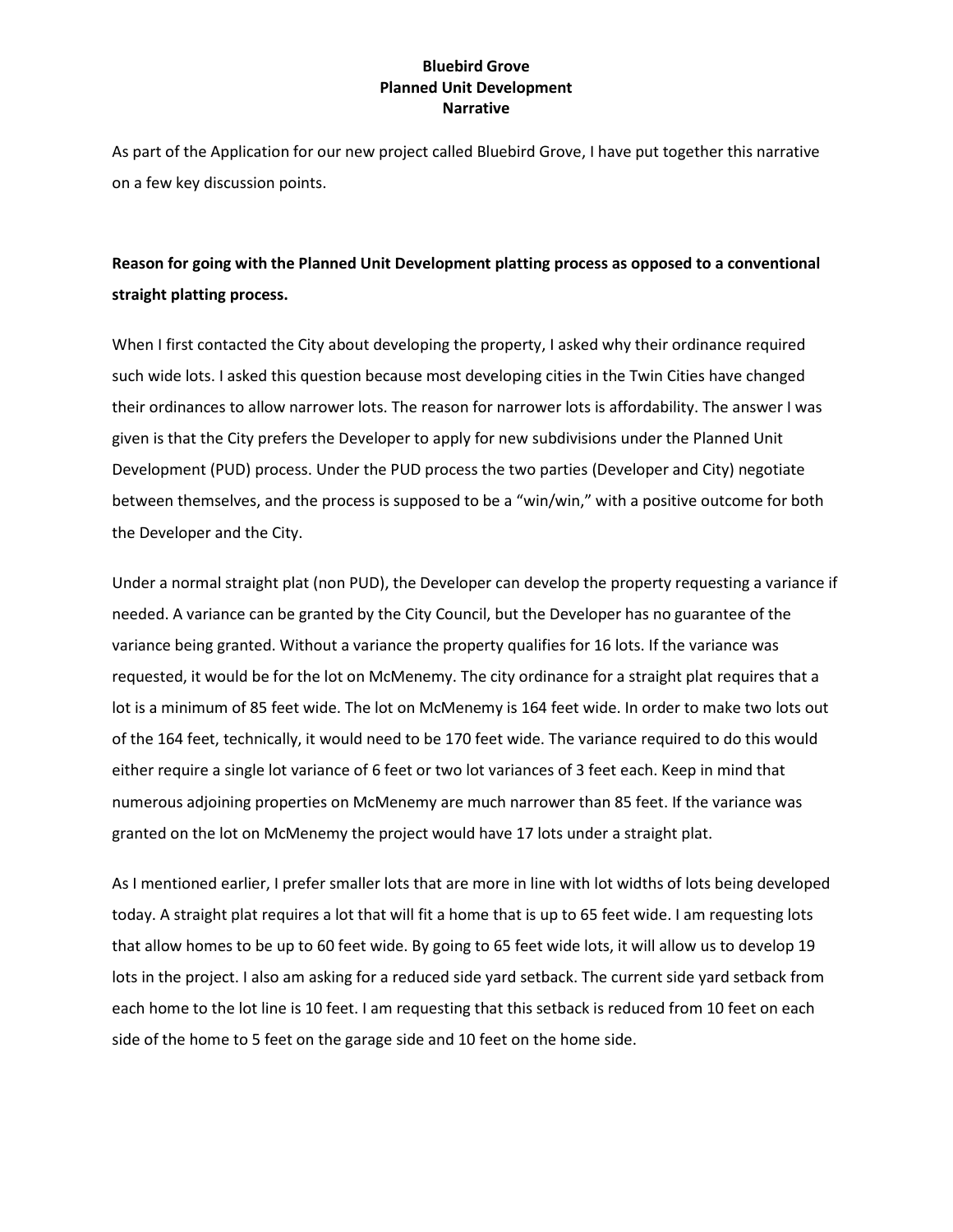The PUD process is designed to be a win/win between the City and the Developer. In the paragraph above you will see that the Developer is gaining (depending on how you look at it) either two or three extra lots. You now ask, "What is the 'win' for the City?"

The City currently has water lines that dead end at the end of the road on Williams Street, Tessier Trail and Bear avenue North. Dead end water lines are not desirable for cities. If the water lines have a break, large areas of the City are without water until repaired. They also can have bacteria growth due to being stagnant. Cities prefer what they call looping. Looping is the connection of multiple water lines. Looping has no stagnant water and allows for continued function during times of repair. As part of the PUD, all dead end water lines will be looped.

As part of a straight plat the only landscaping requirement is one tree per lot at the time of construction of each home. The end of Bear Avenue North, when platted, had a provision for a future road extension. As part of the PUD, I'm proposing significant additional landscaping along the new road extension. This landscaping is shown on the Landscape plan in our PUD submission.

The City, for years, has been talking about a trail from Tessier Trail and Bear Avenue North to Bear Park. Because the trail will be crossing wetlands in two separate locations, it will require an elevated boardwalk design. This type of a trail is very expensive to build. As part of the City's win, I will donate the required land and participate in the construction costs of building the trail.

I also have agreed to work with the City on travel routes and access for construction traffic. By doing so, this will minimize the impact on the adjoining neighborhoods.

#### **Working with neighbors on Bear Avenue North.**

As part of the Neighborhood Meeting on November  $2^{nd}$ , 2020, it became very obvious that some of the adjoining property owners on Bear Avenue North were opposed to extending the cul-de-sac at the end of the road. After the meeting was over, I spent over one hour with some of these residents hearing their concerns and talking about different ways of minimizing the impact of the road extension. I thanked everyone and gave them my contact information and cell phone number in case anyone wanted to contact me to work on a solution.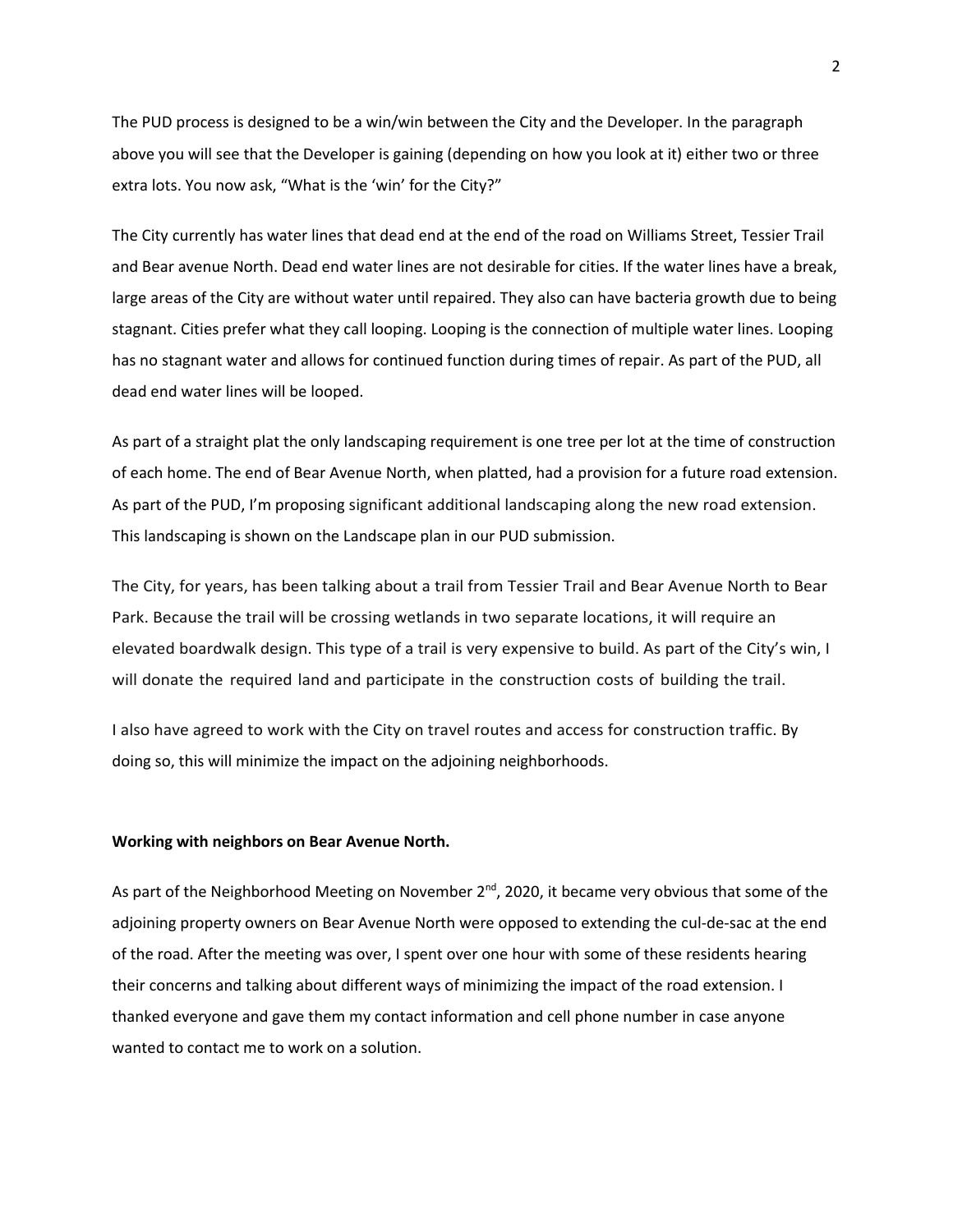Since this initial voice of opposition, I have traded emails, phone calls, and met with some of the residents trying to find a solution that works for all. Below are the options that I presented at our last meeting:

- 1. Plan as presented with landscaping and buffering.
- 2. Possible shared driveway.
- 3. Purchase of a portion of land that will minimize impact on residents.
- 4. Purchase of one of the residents homes.
- 5. Moving of garage.

The residents didn't even want to discuss the above options. Below are the options that they offered:

- 1. No build.
- 2. Cul-de-sac coming off Tessier Trail by means of a bridge crossing the wetlands.
- 3. Sale of a portion of my land to either the City or the neighbors.

As part of our last correspondence, I informed them that the price of the bridge crossing the wetland was cost prohibitive. I also gave them a price and terms for which I would sell the eastern portion of the property. I also explained that "no build" is not an option.

I am of the belief that the best solution is a combination of landscaping and buffering along with a 286 sq. ft. purchase of land from one of the property owners. I have informed the property owner of the 286 sq. ft. that I am willing to pay a "crazy high" number for the land. He is not interested in discussing and has not returned my phone calls or emails.

All communication has now stopped other than a phone call from their attorney.

### **Flooding Concerns**

As part of the Neighborhood Meeting and Sketch Plan hearings, a number of residents have talked about some flooding of their back yards and expressed a concern that the new project will make it worse.

The topography of the current undeveloped land directs all rainfall and snowmelt directly to the neighborhood wetlands. These wetlands are the wetlands that cause the backyard flooding. As part of